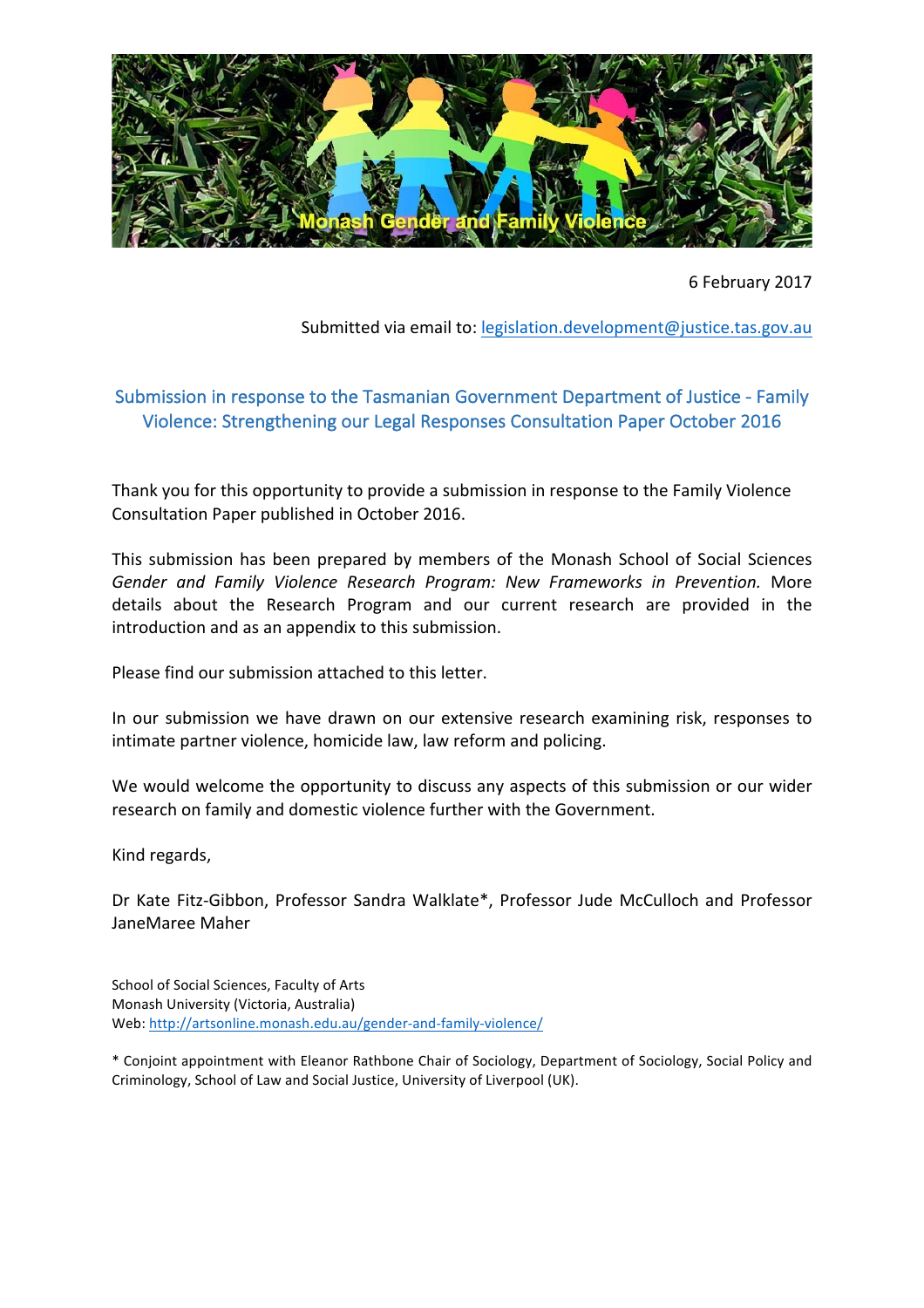### Submission in response to the Tasmanian Government Department of Justice - Family Violence: Strengthening our Legal Responses Consultation Paper October 2016

The Tasmanian Department of Justice Review of legal responses to family violence represents an important opportunity to strengthen the law's response in this area and to explore opportunities to improve prevention, policy and criminal justice intervention.

Our submission is structured into five sections:

- 1. Monash Gender and Family Violence Research Program Overview
- 2. Breaches of protection orders by protected persons
- 3. Definition of 'family relationship'
- 4. Law of self-defence in the context of family violence
- 5. Consequences of a persistent perpetrator of family violence declaration

Relevant recommendations are included throughout and a summary of recommendations and a list of relevant references are included at the conclusion of the submission.

## Monash Gender and Family Violence Research Program Overview

The Monash School of Social Sciences *Gender and Family Violence Research Program:* New *Frameworks* in Prevention aims to develop an evidence base for reforms aimed at effectively implementing more risk sensitive approaches to family violence and reducing the associated harms to women and children. The *Gender and Family Violence Program* draws on two areas of strength in the Social Sciences: Criminology and the Centre for Women's Studies and Gender Research. Both areas are nationally and internationally recognised and have well-established networks amongst leading family violence practitioners and academic experts. The team has expertise in quantitative and qualitative methods and in large-scale community engagement projects.

Members of the *Gender and Family Violence Focus Program* are currently engaged in, and have recently completed, a range of projects related to improving responses to intimate partner violence. These projects include:

- **•** Securing women's lives: Preventing intimate partner homicide Investigators: Jude McCulloch, Kate Fitz-Gibbon, Sandra Walklate, JaneMaree Maher (Status: Current. Funded by Australian Research Council)
- Perpetrator interventions in Australia: A national study of judicial views and sentencing **practice for domestic violence offenders** Investigators: Kate Fitz-Gibbon, JaneMaree Maher, Jude McCulloch Partner Investigators: Victorian Sentencing Advisory Council, Australasian Institute of Judicial Administration (Status: Current, Funded by Australia's National Research Organisation for Women's Safety)
- **Women, disability and violence: Creating access to justice**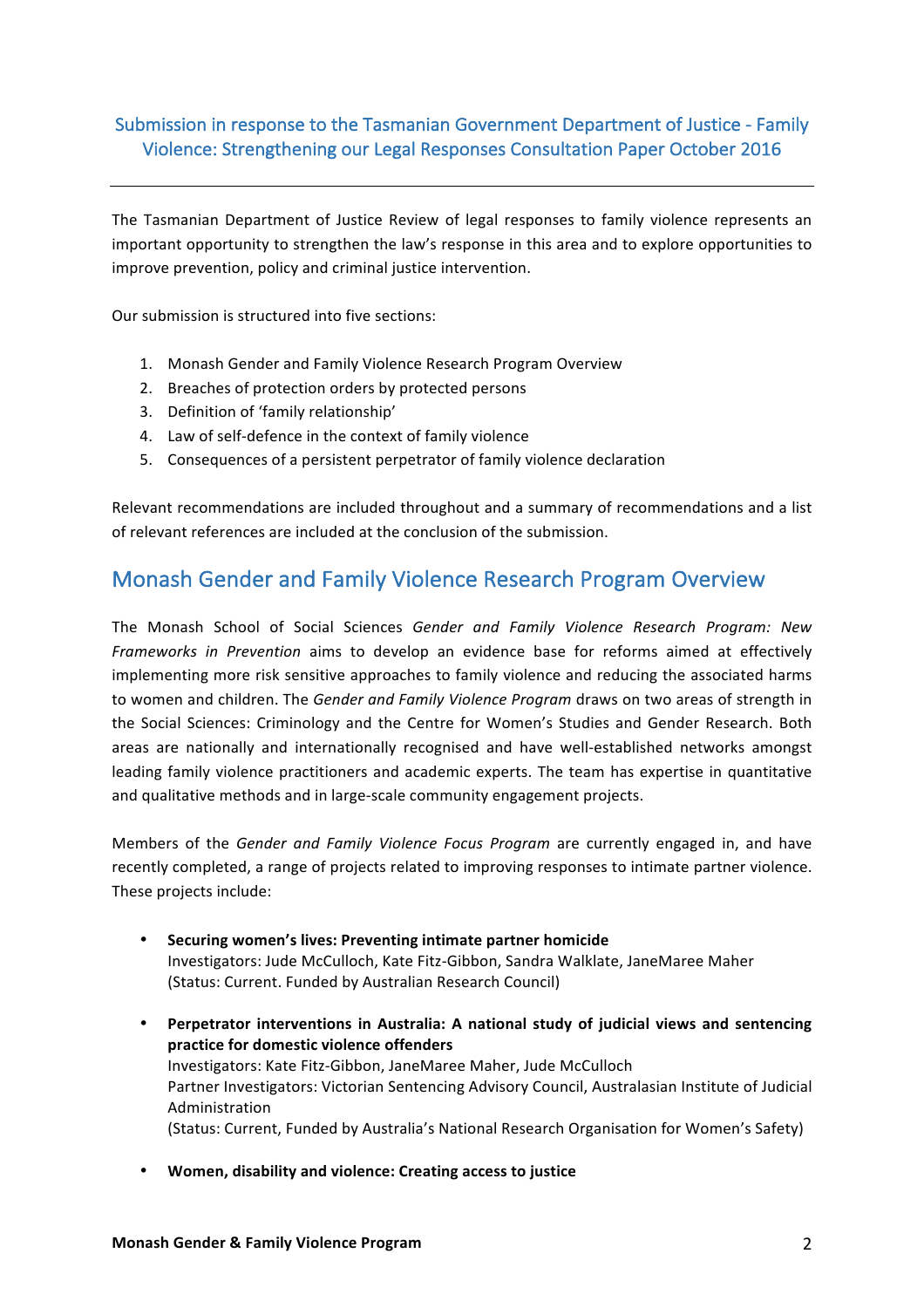Investigators: JaneMaree Maher, Claire Spivakovsky, Jude McCulloch, Jessica Cadwallader (People with Disability Australia) (Status: Current, Funded by Australia's National Research Organisation for Women's Safety)

- Changing responses to domestic violence: Is coercive control the answer? Investigators: Kate Fitz-Gibbon, Sandra Walklate and Jude McCulloch (Status: Current)
- The killing of women in Victoria: Examining risks of violence and points of intervention Investigators: Kate Fitz-Gibbon (Status: Current, Funded by The Victorian Women's Trust)
- The Monash Review of the Family Violence Common Risk Assessment Framework in **Victoria**

Investigators: Jude McCulloch, JaneMaree Maher, Kate Fitz-Gibbon, Marie Segrave and James Roffee. (Status: Recently completed, Contracted research with Victorian Department of Health and Human Services)

• Innovative legal responses to the prevention of intimate partner homicide in the UK, US **and Canada.** 

Investigators: Kate Fitz-Gibbon (Status: Recently completed, Fellowship awarded by the The Winston Churchill Memorial Trust)

Further details about each of these projects are provided in Appendix A to this submission.

## Breaches of protection orders by protected persons

It is concerning that since the introduction of the *Family Violence Act* 2004 of the 279 convictions obtained for aiding, abetting or instigating a family violence offence, 254 convictions have been imposed upon a female (Sentencing Advisory Council 2015). It is highly concerning that in many of these cases the female convicted was likely the protected person under the original order.

Issues surrounding accessorial liability for breaches of a family violence protection order were examined by the Australian Law Reform Commission (ALRC) and New South Wales Law Reform Commission (NSWLRC) in their 2010 review of legal responses to family violence (ALRC 2010). That Report found that in some jurisdictions, Tasmania included, victims of family violence were being charged with aiding, abetting and/or instigating breaches of an order and that the fear of being charged with accessorial liability in some cases dissuaded women from seeking an order in the first instance or reporting a subsequent breach (ALRC/NSWLRC 2010).

In such cases, the legislation designed to protect women experiencing family violence instead operates to criminalise such women, decrease confidence in the justice system and reduce the likelihood of reporting to police or court engagement in the case of future incidents of family violence. As concluded by the ALRC (2010: 12.36) 'the capacity to charge victims of family violence for breach of a protection order undermines the policy intent of family violence legislation'. Such practices also provide opportunities for family violence perpetrators to (ab)use the law as a means of further perpetrating coercive and controlling behaviour against the victim.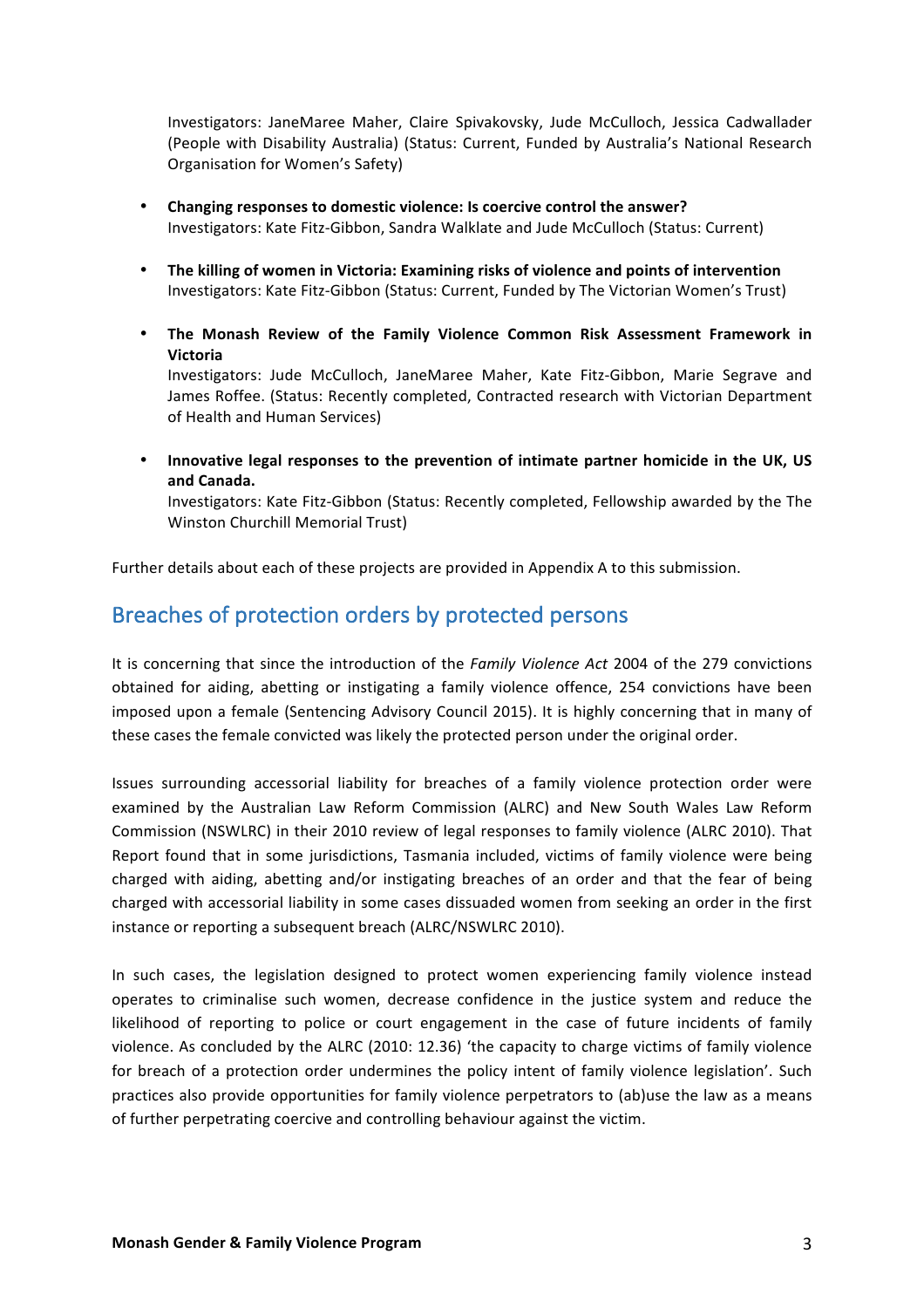Supporting previous recommendations made by the ALRC/NSWLRC (2010), Victorian Law Reform Commission (2006), NSWLRC (2003) and Women's Legal Service Tasmania (2015), we recommend that current legislation in Tasmania should be amended to ensure that protected persons cannot be charged with accessorial liability offences for aiding, abetting or instigating the breach of a protection order.

We further recommend that in those jurisdictions where legislation has been enacted to disallow protected persons to be charged with accessorial liability in the breach of a protection order (being New South Wales, South Australia and Victoria) empirical research should be undertaken to examine the impact of such legislation in practice.

## Definition of 'family relationship'

The definition of 'family relationship' in the *Family Violence Act* 2004 should be expanded to better capture extant definitions of 'family members' across the country. A useful example is the definition adopted in Victoria (as cited on page 18 of the Consultation Paper 2016). The Victorian Royal Commission into Family Violence (2016) found there is a need within the family violence system to better recognise, respond to and serve the needs of persons in diverse communities impacted by family violence and attention to diverse family structures is a critical aspect of this. Some communities, such as Indigenous communities, will be particularly disadvantaged in terms of recognising and addressing the perpetration of family violence if narrow definitions are utilised.

As the Consultation Paper (2016) acknowledges current legislation in Tasmania does not allow for elder abuse or child abuse to be recognised as a form of family violence under the *Family Violence* Act 2004. While it is acknowledged that both forms of abuse are dealt with in other state legislation (in the case of child abuse) or subject to a specific Action Plan (in the case of elder abuse) we believe it is important that these abusive behaviours are recognised in legislation as a form of family violence. While it is appreciated that this will have resource implications and necessitate the introduction of appropriate family violence services to respond to such abuse, we view this as a positive change. Our recent research in Victoria found that there is a lack of specialist services to respond to elder abuse which has contributed to lack of understanding of the risks unique to this context of family violence (McCulloch et al 2016). Legislative recognition of the perpetration of elder abuse in the context of family violence in Tasmania would be an important first step towards addressing such gaps in current knowledge and service provision.

We recommend that the definition of 'family relationship' in the *Family Violence Act* 2004 should be reformed in line with the definition of 'family members' adopted in current Victorian legislation.

# Laws of self-defence in the context of family violence

This review provides an important opportunity to improve legal responses to persons who kill in the context of family violence in Tasmania. This area of law has been the subject of numerous reviews and reforms across Australian state and territory jurisdictions in recent years (see, inter alia, Fitz-Gibbon and Freiberg 2015; Fitz-Gibbon 2014).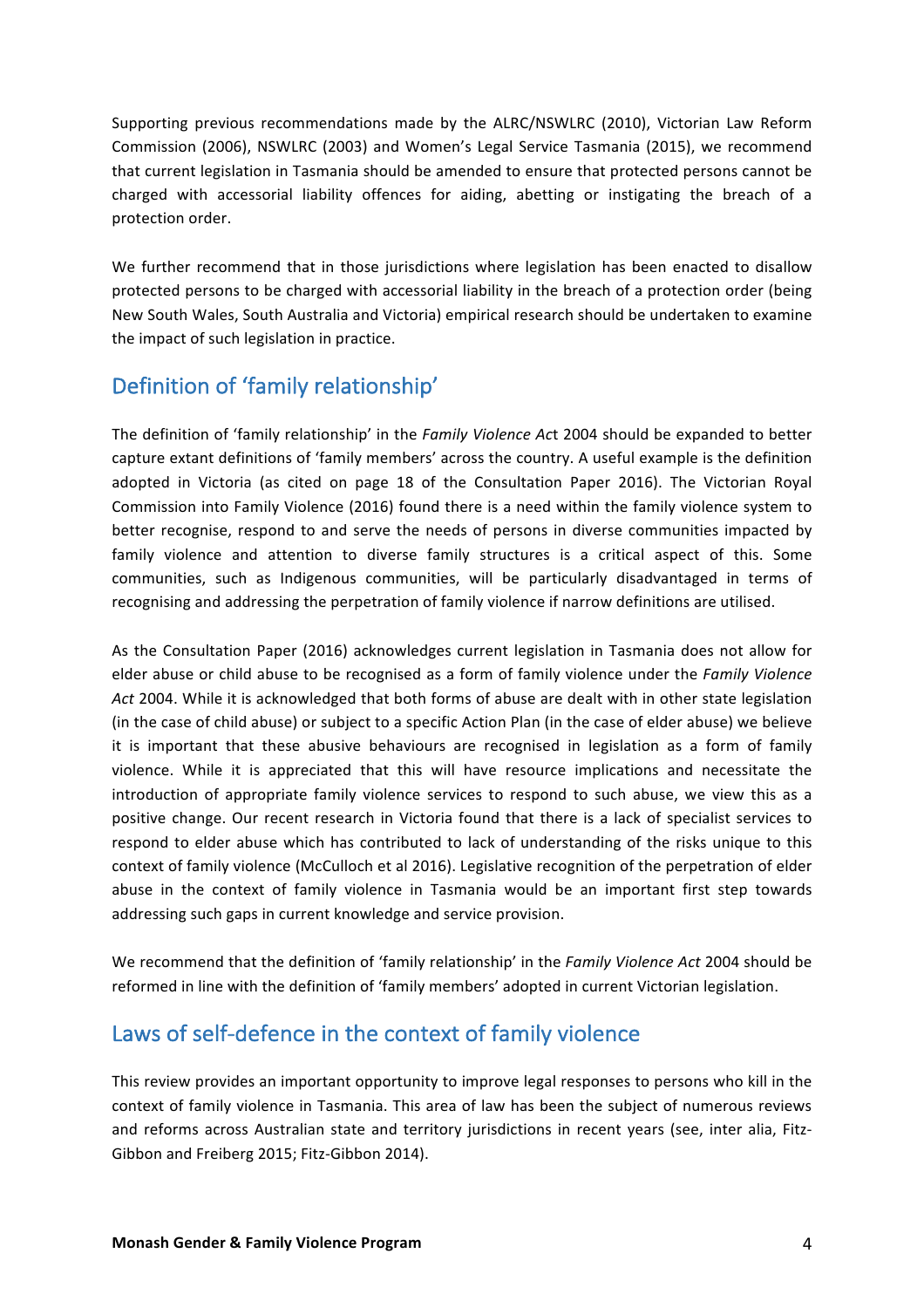Supporting the recommendations of the Tasmanian Law Reform Institute (2015), we recommend:

- 1. Reform of the self defence provisions in the *Criminal Code Act 1924;*
- 2. Reform to introduce jury directions in relation to family violence; and
- 3. Procedural reform to amend the *Evidence Act 2001* to include relationship history and pattern of behaviour evidence in family violence matters.

We believe these reforms would ensure that the criminal courts are better able to understand and respond to the circumstances within which persons (typically women) kill in response to prolonged family violence.

The current focus on imminence of danger in the Tasmanian self-defence legislation, although it is not a legal requirement of the defence, is problematic and fails to reflect the circumstances in which women are most likely to kill an abusive male partner in self-defence. As recognised by the Institute (2015) the legislation fails to understand family violence as an accumulation of abusive behaviours and in doing so, focuses the criminal law and those operating within its bounds on discrete acts of physical violence as opposed to the cumulative harm resulting from prolonged histories of abuse. An understanding of the latter is essential in law for the majority of women who kill in response to sustained family violence and with a genuine belief that they are acting in self-defence. We recommend that the *Criminal Code Act 1924* be amended to align with the Victorian legislation and to provide that:

A person may have an honest belief that they are acting in self-defence and that their conduct may be regarded as a reasonable response in the circumstances as the person perceives them to be even if the person is responding to a harm that is not immediate or that appears to be trivial.

While such reform is important in and of itself, we argue there is also a need for broader reform to jury directions and evidentiary laws in Tasmania to ensure that women's experiences of family violence can be admitted and understand within the confines of a criminal justice process.

Reform of jury directions is important to ensure a wider framework is introduced in Tasmania to ensure that where cases do proceed to contested trial there is a more informed understanding of the complex nature and dynamics of family violence among lay members of the jury. Research has consistently evidenced the range of myths and misconceptions surrounding the nature of family violence and the behaviour of family violence victims (see, inter alia, Maher 2014, Tasmanian Law Reform Institute 2015; Taylor and Mouzos 2006; Victorian Health Promotion Foundation 2014). In cases where women kill in response to family violence such myths and misconceptions are particularly problematic as the actions of such women rarely fit within traditionally defined legal categories and defences. As such, where a contested self-defence trial occurs, there is a need to ensure that jurors are able to evaluate the actions of the offender – including reasonableness, intent and belief – within the context of their experiences of family violence (Fitz-Gibbon 2017).

To improve juror understandings of family violence, we support the Institute's (2015) recommendation that Tasmania should introduce reform of jury directions based on the model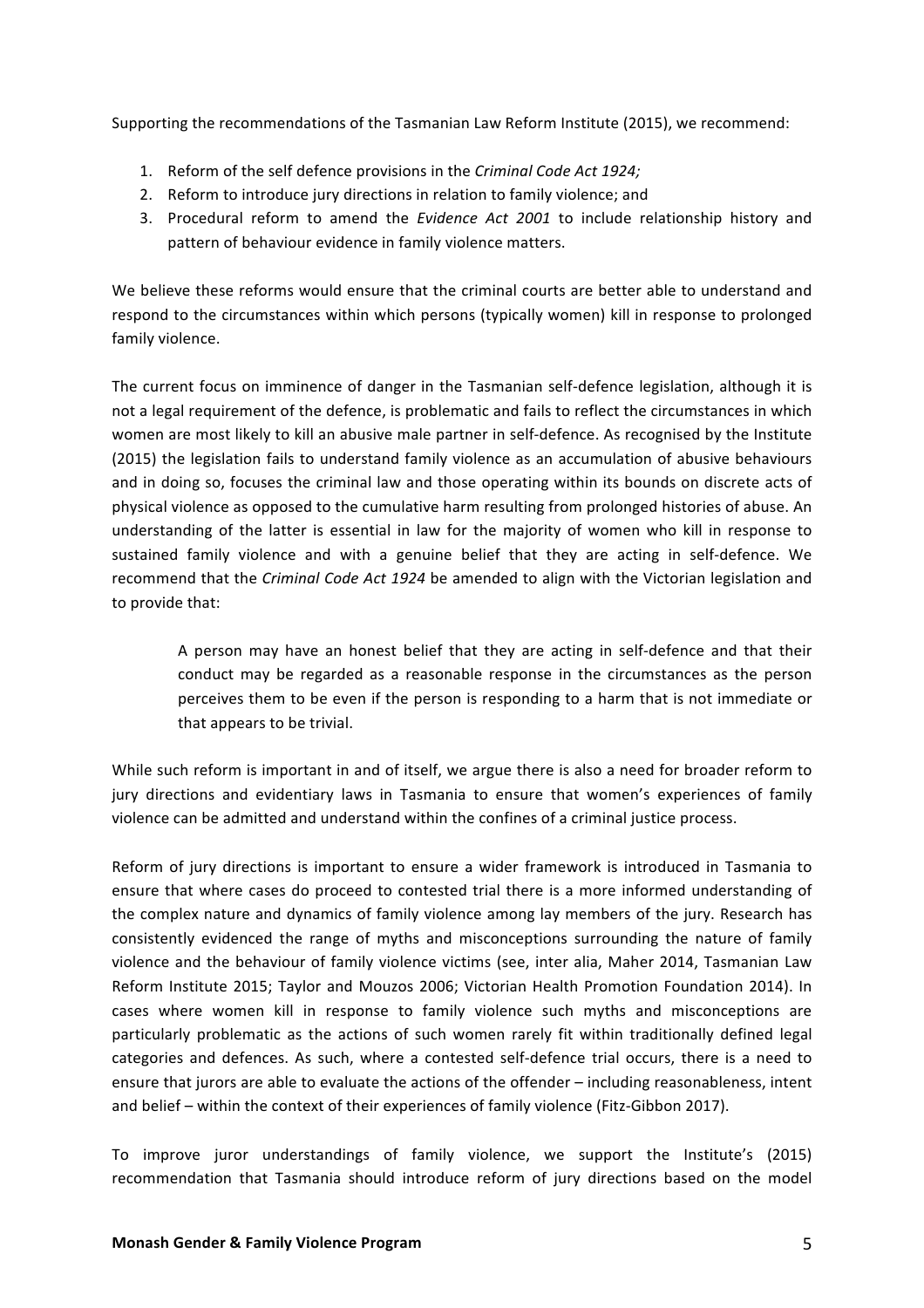adopted in recent Victorian legislation (see Jury Directions Act 2015). The Victorian model aims to contextualise family violence, overcome common misconceptions about the nature of family violence and challenge assumptions about how a person *should* react to family violence.

In addition to reforming jury directions, we recommend that Tasmania introduce procedural changes to the *Evidence Act 2001* to allow for evidence relating to the history of violence and prior circumstances to be admitted in cases where a person committed homicide after experiencing abuse by the deceased. Such reforms, we recommend, should be modelled on the Victorian legislation which 'help[s] to ensure that the contexts of the lives of abused women who kill are better understand and heard throughout the criminal justice process' (Douglas 2012: 378). The value of the Victorian evidence reforms has been recognised in reviews and scholarly research (see, inter alia, Douglas 2012; Fitz-Gibbon 2017; New South Wales Select Committee 2013). In the Tasmanian context, where no partial defences to murder are legislated for, such evidentiary reform is particularly important to ensure that evidence pertaining to family violence is admissible in the trials of persons who kill in response to prolonged abuse to support their claims of self-defence.

When combined with the expanded definition of self-defence and the aforementioned jury directions reform, these recommended evidentiary reforms will ensure that those operating at all levels of a contested self-defence trial are better able to understand the actions of persons who kill in the context of family violence. Such understanding is paramount if injustices are to be avoided.

# Consequences of a persistent perpetrator of family violence declaration

Persistent contraventions of a family violence order(s) is a clear indicator of a person's risk of escalating and/or repeated family violence. We commend the Department on examining the various strategies in which such risk can be better identified and responded to by the criminal justice system. Drawing on our recent research examining the merits of the domestic violence disclosure scheme introduced in England and Wales (see Fitz-Gibbon and Walklate 2016), here we respond specifically to the question raised in the *Consultation Paper* (2016: 27-8) about whether a persistent perpetrator of family violence register should be introduced and whether information on that register should be publicly available.

We recommend that the Tasmanian Government does not introduce a persistent perpetrator of family violence register for the purpose of allowing members of the public to request for information on whether their current or former partner has a history of violent criminal offences.

Similar approaches to reform have been reviewed, proposed and implemented in other Australian and comparable international jurisdictions, typically referred to as a domestic violence disclosure scheme. It is important to acknowledge that these schemes - including in England and Wales, Scotland, New Zealand and the pilot currently underway in New South Wales - have not been evaluated. Consequently, to date the impact of a domestic violence disclosure scheme in practice is relatively unknown. In England and Wales, the first jurisdiction to introduce such a scheme, the merits of Clare's Law has been the subject of very limited scholarly review and analysis. Importantly,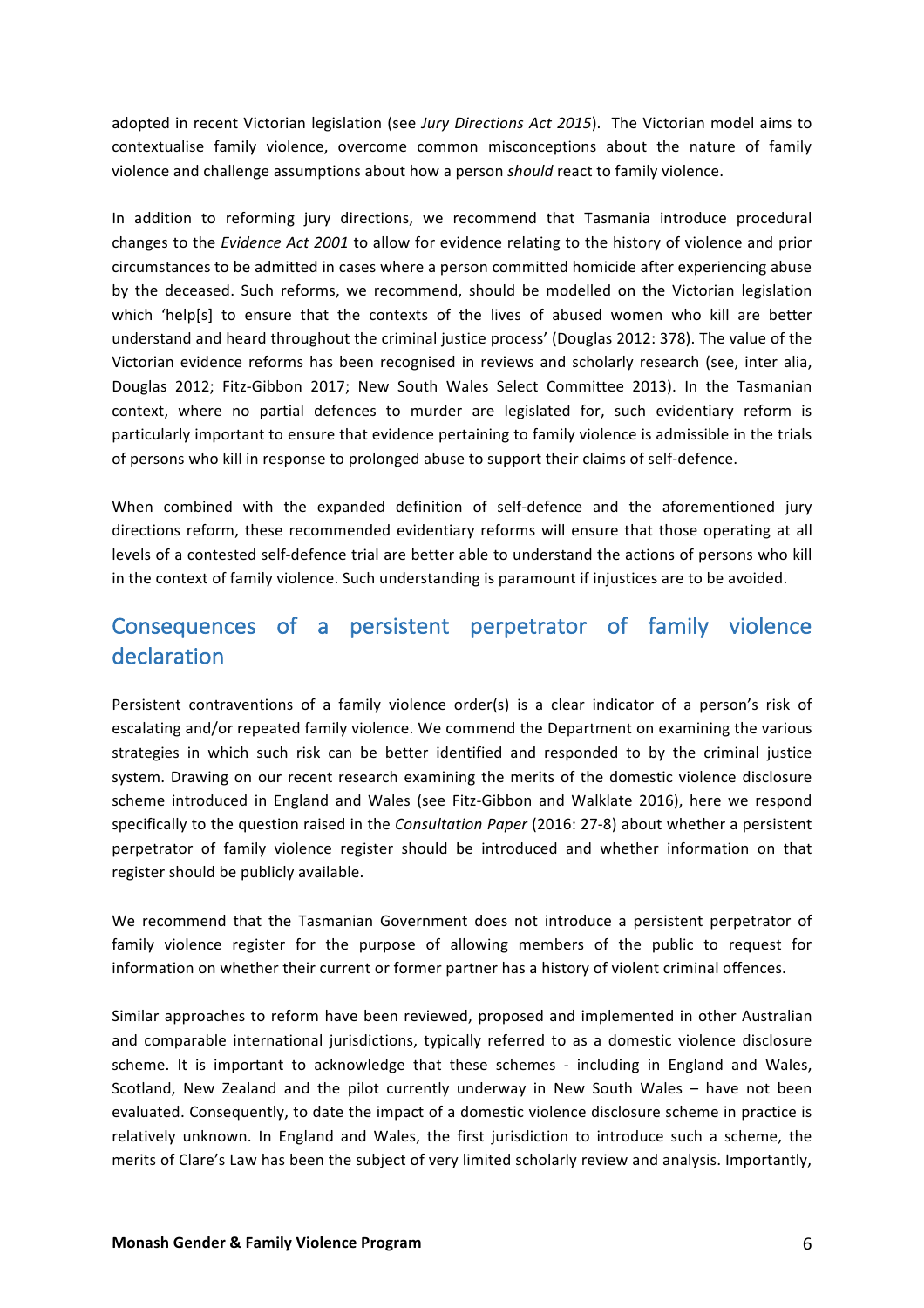that which has emerged has been largely critical of the Scheme (see, Fitz-Gibbon and Walklate 2016; Grace 2015; Wangmann 2015).

The Consultation Paper (2016) details the NSW Domestic Violence Disclosure Scheme pilot and notes that the pilot will be evaluated following two years of operation. This evaluation will provide the evidence base that is currently lacking in this area and allow for informed policy discussion. At a minimum we would recommend that Tasmania hold off on designing and introducing a public family violence register until the findings of that evaluation are available.

One of the main risks of a family violence public register is the potential to inaccurately represent histories of domestic violence with the impact of creating a false sense of security and/or inadvertently misrepresenting a person as a perpetrator. As a South Australian Government Discussion Paper (2016: 45) recently affirmed 'domestic violence predominately occurs behind closed doors'. Research has consistently found that family and domestic violence is significantly underreported (see, for example, Douglas 2008; MacQueen and Norris 2016). High levels of underreporting are further compounded by cases where a crime is reported but no conviction is secured. Based on the recognised underreporting and known attrition at each stage of the justice process, it is entirely plausible that persons who request for information on their partner's violent history from the register could be given a false sense of security where they are told that their partner, either current or former, does not have a recorded history of family violence.

A further risk of a public family violence perpetrator register is that, while aiming to empower persons to make informed relationship choices and avoid risk, it will inadvertently shift responsibility for ensuring safety onto the victim themselves. By requiring a person to request access to information through the Register and to act on that information once received, any family violence perpetrator register places responsibility for action directly with the applicant, who may be experiencing family violence already or if not, is in a relationship where the behaviour of their partner has raised a level of concern. This shifts responsibility onto the individual to ensure their own safety and to 'vet' their partner (Refuge 2012) while also detracting responsibility from the potential perpetrator (Duggan 2012). It is the person within a relationship of concern that assumes responsibility for protecting him or herself. This is a problematic reassignment of responsibility given what is already well known concerning the disempowerment processes accompanying intimate partner violence (Stark 2007).

There is also a concern associated with the assumption that persons with information about their partner's history of violent criminal offences can make informed and safe choice. To this end, a public family violence perpetrator's register runs the risk of encouraging victim blaming in cases where an applicant provided with information through the register decides not to end the relationship and is later victimised by their partner. The criminal justice system, police and courts in particular, have a long history of victim blaming and denigration in responses to violence against women, particularly through the mobilisation of problematic gendered excuses for violence such as 'she asked for it' (Fitz-Gibbon 2014; Fitz-Gibbon and Maher 2015). Any Register that could encourage the proliferation of such excuses should be avoided and failure to act on the part of the victim on information received opens the door to such victim blaming.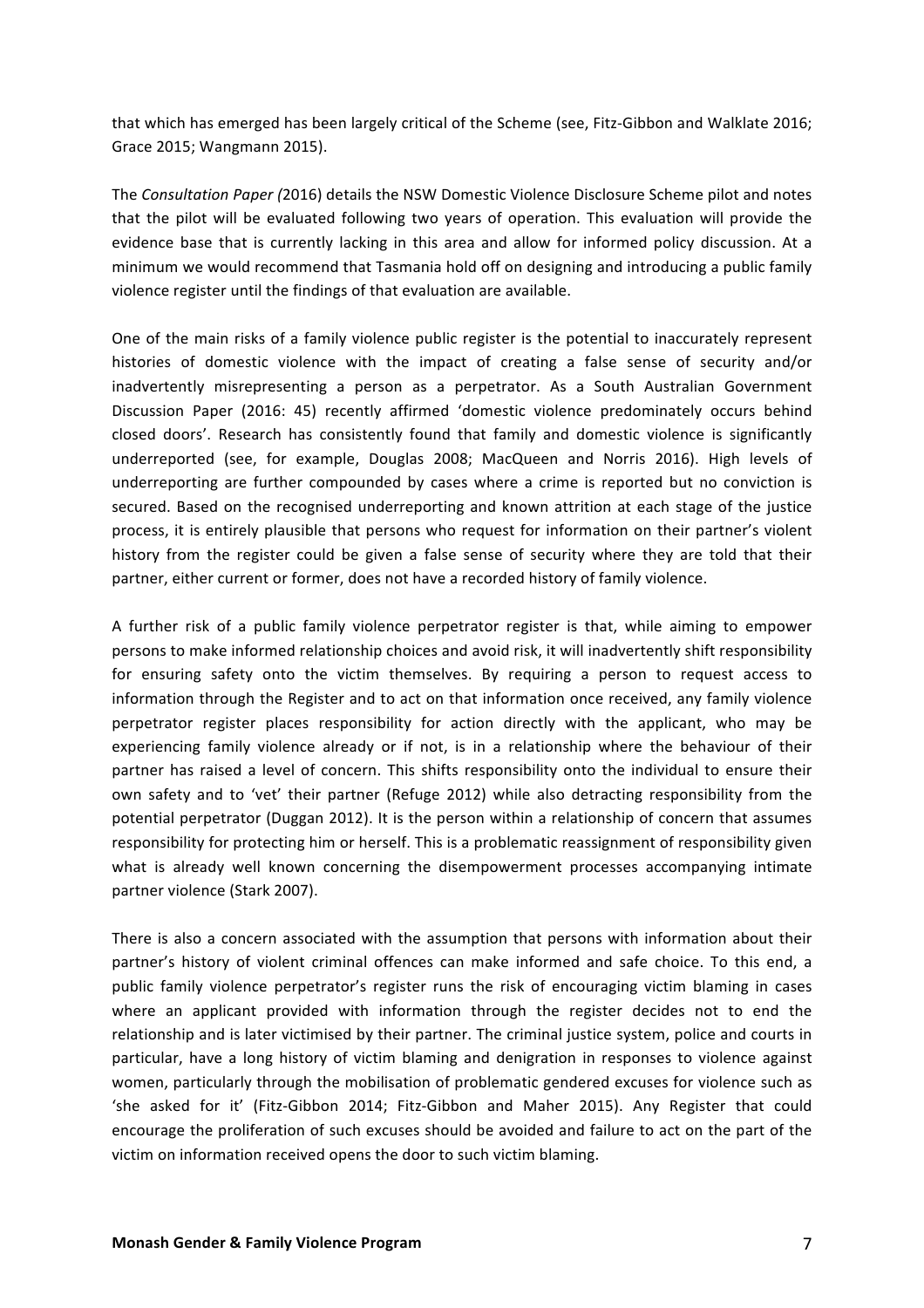At a time when the Tasmanian Government is committing significant resources to improving responses to family violence, we would argue that the financial and resource implications of introducing and administering a public register would be more effectively diverted to support other initiatives and services within the integrated family violence system. We believe that the introduction of a public family violence perpetrators register would be a distraction from other reform activities that are evidence based and merit attention.

### **Summary of Recommendations**

**This submission makes the following recommendations:** 

**Recommendation 1.** Current legislation in legislation in Tasmania should be amended to ensure that protected persons cannot be charged with accessorial liability offences for aiding, abetting or instigating the breach of a protection order.

**Recommendation 2.** In those jurisdictions where legislation has been enacted to disallow protected persons to be charged with accessorial liability in the breach of a protection order (being New South Wales, South Australia and Victoria) empirical research should be undertaken to examine the impact of such legislation in practice.

**Recommendation 3.** The definition of 'family relationship' in the *Family Violence Act* 2004 (Tas.) should be reformed to align with the definition of 'family members' adopted in current Victorian legislation. 

**Recommendation 4.** The *Criminal Code Act 1924* (Tas.) should be amended to align with the Victorian legislation and to provide that:

A person may have an honest belief that they are acting in self-defence and that their conduct may be regarded as a reasonable response in the circumstances as the person perceives them to be even if the person is responding to a harm that is not immediate or that appears to be trivial.

**Recommendation 5.** The Tasmanian Government should introduce reform of jury directions based on the model adopted in recent Victorian legislation (*Jury Directions Act 2015*).

**Recommendation 6.** The Tasmanian Government should introduce procedural changes to the *Evidence Act 2001* (Tas.) to allow for evidence relating to the history of violence and prior circumstances to be admitted in cases where a person committed homicide after experiencing abuse by the deceased.

**Recommendation 7.** The Tasmanian Government should not introduce a persistent perpetrator of family violence register for the purpose of allowing members of the public to request for information on whether their current or former partner has a history of violent criminal offences.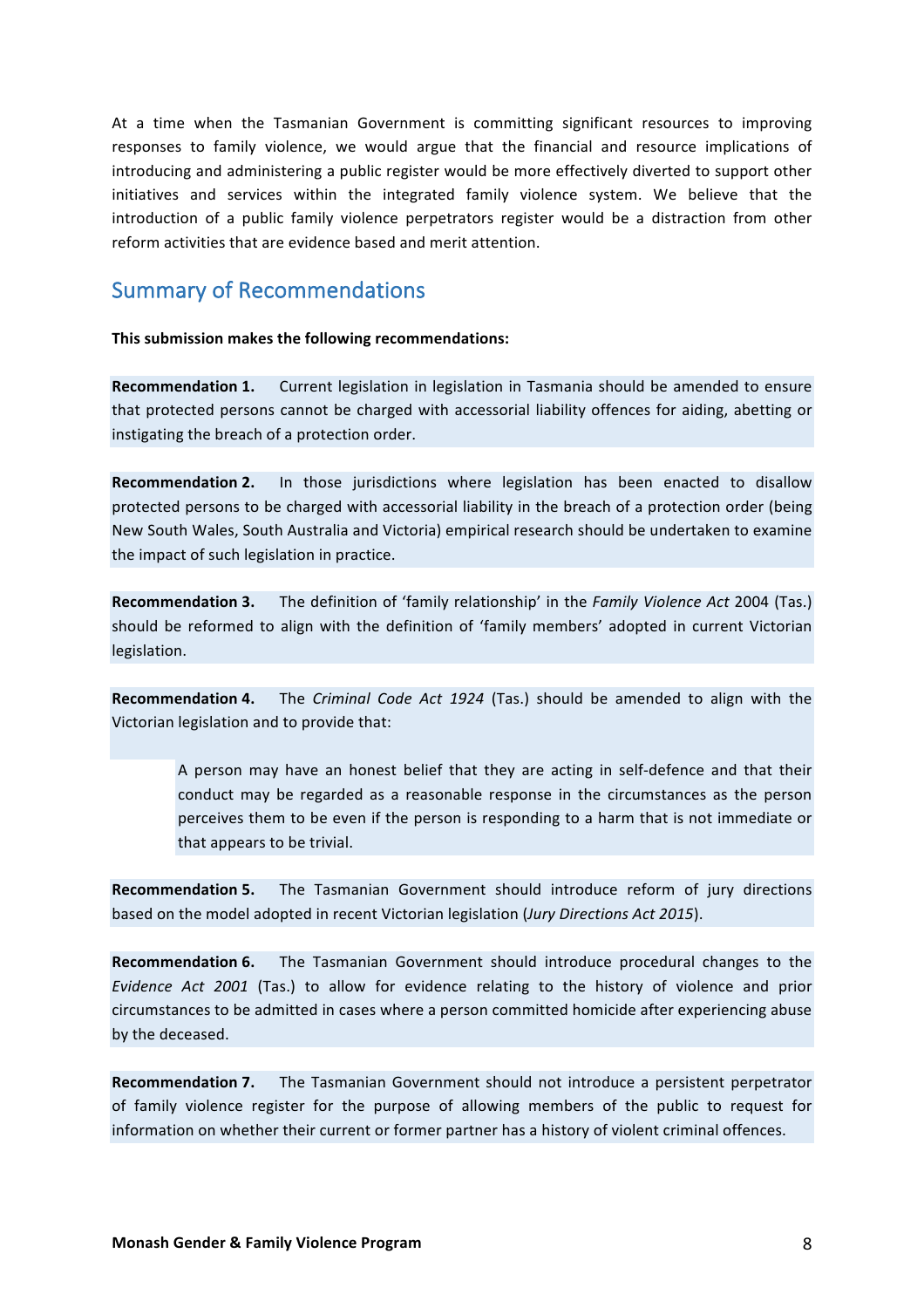Beyond these specific recommendations, it is also recommended that any further law reform, policy change or prevention initiatives in this area must be evidence based and informed by consultation with those working within the integrated family violence sector and expert advisors.

## References

- Australian Law Reform Commission and New South Wales Law Reform Commission (2010) *Family* Violence – A National Legal Response, Volume 1. Commonwealth of Australia, Canberra.
- Douglas H (2008) The criminal law's response to domestic violence: What's going on? *Sydney Law Review* 30: 439-469.
- Douglas, H. (2012) 'A Consideration of the Merits of Specialised Homicide Offences and Defences for Battered Women' *The Australian and New Zealand Journal of Criminology* 45(3): 367.
- Fitz-Gibbon, K. (2014) *Homicide Law Reform, Gender and the Provocation Defence: A Comparative Perspective*. Palgrave Macmillan, UK.
- Fitz-Gibbon, K. (2017, forthcoming) 'Homicide law reform in New South Wales: Examining the merits of the partial defence of extreme provocation' *Melbourne University Law Review*, 40(3).
- Fitz-Gibbon, K. and Freiberg, A. (eds) (2015) *Homicide Law Reform in Victoria: Retrospect and Prospects,* The Federation Press, Sydney.
- Fitz-Gibbon K and Maher JMM (2015) Feminist challenges to the constraints of law: Donning uncomfortable robes? Feminist Legal Studies. 23(3): 253-271.
- Fitz-Gibbon K and Walklate S (2016) The Efficacy of Clare's Law in Domestic Violence Law Reform in England and Wales. *Criminology and Criminal Justice*. Published Online First, doi: 10.1177/1748895816671383.
- Grace J (2015) Clare's Law, or the National Domestic Violence Disclosure Scheme: the contested legalities of criminality information sharing. The Journal of Criminal Law 79(1): 36-45.
- MacQueen S and Norris PA (2016) Police awareness and involvement in cases of domestic and partner abuse. *Policing and Society* 26(1): 55-76.
- Maher, J. (2014) Commentary on R v Middendorp, Australian Feminist Judgments: Righting and *Rewriting Law,* (eds) H. Douglas, F. Bartlett, T. Luker, R. Hunter, Hart Publishing: UK, pp: 325-329
- McCulloch J., Maher, JMM., Fitz-Gibbon, K., Segrave, M. and Roffee, J (2016) *Review of the Common Risk Assessment and Management Framework (CRAF): Final Report.* Department of Health and Human Services, Victoria.
- New South Wales Law Reform Commission. (2003) Apprehended Violence Orders, Report 103. New South Wales Law Reform Commission, Sydney.
- New South Wales Select Committee on the Partial Defence of Provocation. (2013) Final Report. Parliament of New South Wales, Sydney.
- Refuge (2012) *Submission to the Domestic Violence Disclosure Scheme Consultation*. Refuge: England.
- Royal Commission into Family Violence. (2016) Report and Recommendations. Royal Commission into Family Violence, Victoria.
- Sentencing Advisory Council (2015) Sentencing of Adult Family Violence Offenders, Final Report No. 5. Sentencing Advisory Council, Tasmania.
- Stark E (2007) Coercive Control: How men entrap women. Oxford University Press: Oxford.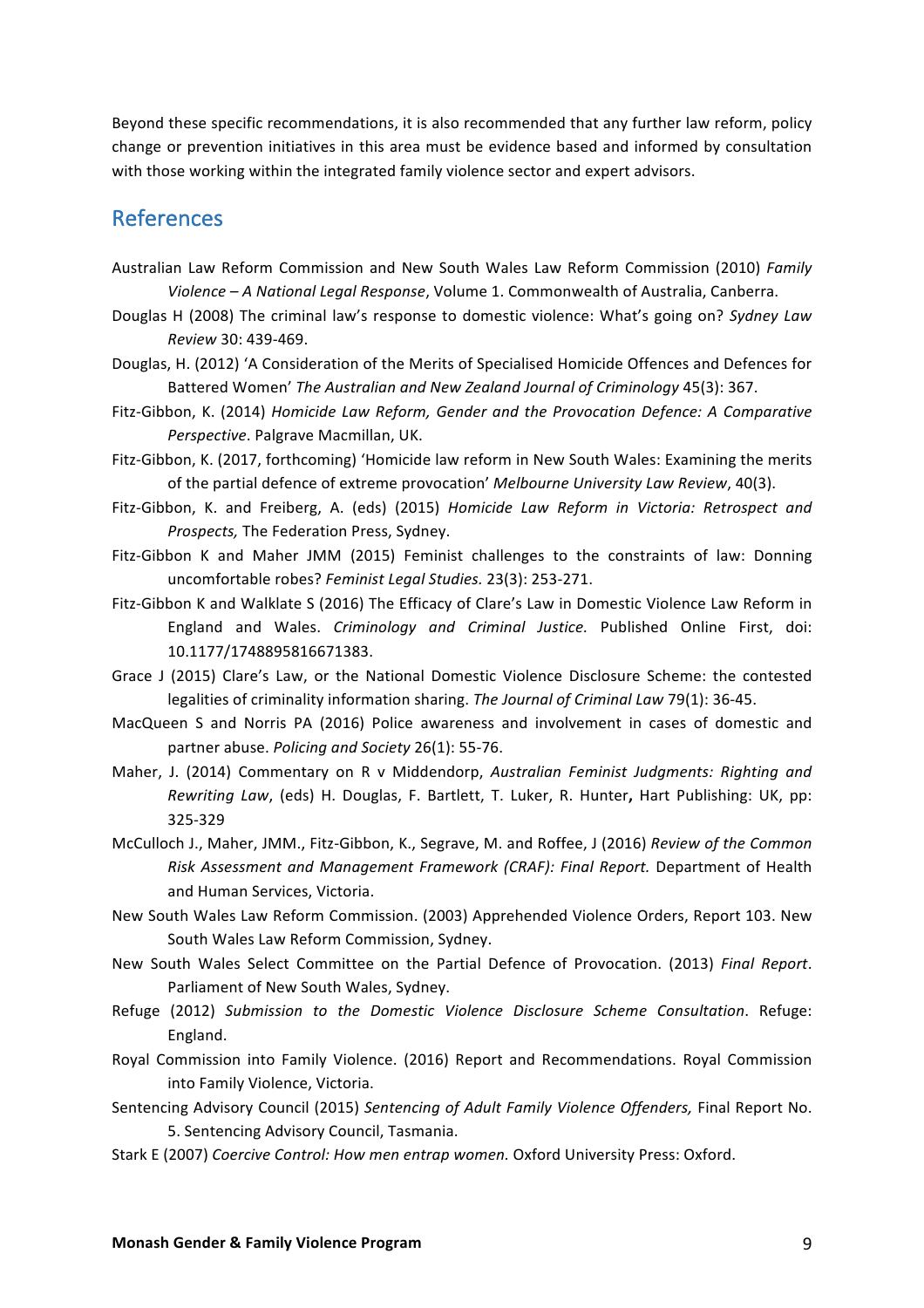- Tasmanian Law Reform Institute. (2015) *Review of the Law Relating to Self-defence*. Tasmanian Law Reform Institute, Hobart.
- Taylor, N. and Mouzos, J. (2006) *Community Attitudes to Violence against Women Survey 2006: A* Full Technical Report. Australian Institute of Criminology, Canberra.
- Victorian Health Promotion Foundation. (2014) Australians' Attitudes to Violence against Women: Findings from the 2013 National Community Attitudes towards Violence against Women Survey. Victorian Health Promotion Foundation, Victoria.
- Victorian Law Reform Commission. (2006) *Review of Family Violence Laws*. Victorian Law Reform Commission, Melbourne.
- Wangmann J (2015) Violent offenders registers sound good, but are a costly, unproven distraction. *The Conversation*, 8 July.
- Women's Legal Service Tasmania. (2015) Their Stories, Our Stories: Tasmanian Women's Experiences with Family Violence Orders. Women's Legal Service Tasmania, North Hobart.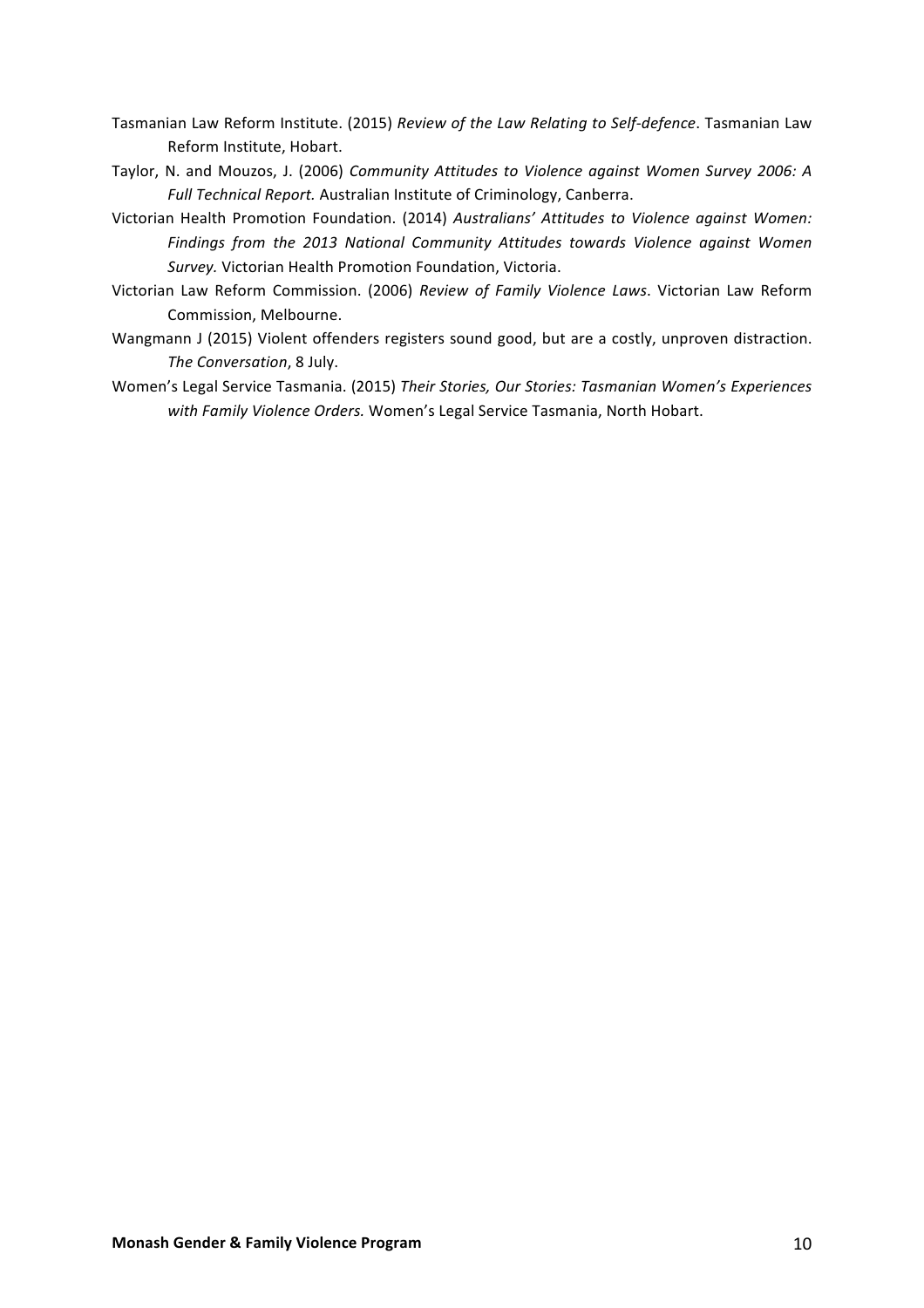# APPENDIX A: CURRENT AND RECENTLY COMPLETED RESEARCH

#### **Securing women's lives: Preventing intimate partner homicide**

Investigators: Jude McCulloch, Kate Fitz-Gibbon, JaneMaree Maher, Sandra Walklate

This project aims to develop a framework for a new systematic preventive approach to intimate partner homicide. Intimate partner violence is the most common type of violence against women worldwide and the leading cause of death amongst Australian women aged between 15 and 44. The project intends to review a decade of intimate partner homicides in Australia to identify potential points of intervention that might have provided opportunities to prevent such killings. This new knowledge is intended to inform and assist in developing a more risk sensitive preventive approach to intimate partner homicides in Australia and overseas, enhancing women's security and preventing their deaths.

(Status: Current, Funded by the Australian Research Council)

#### **Women, disability and violence: Creating access to justice**

Investigators: JaneMaree Maher, Claire Spivakovsky, Jude McCulloch, Jessica Cadwallader (People with Disability Australia)

This project explores the experiences of women with disability in seeking access to justice when they have faced violence and/or sexual assault either inside or outside their relationships. The research team's approach will centre women's voices and experiences, and their insights will be explored in relation to those of service providers and other justice sector stakeholders.

(Status: Current, Funded by Australia's National Research Organisation for Women's Safety)

#### **Perpetrator interventions in Australia: A national study of judicial views and sentencing practice for domestic violence offenders**

Investigators: Kate Fitz-Gibbon, JaneMaree Maher, Jude McCulloch

Partner Investigators: Victorian Sentencing Advisory Council, Australasian Institute of Judicial Administration

This qualitative mixed method study will utilise case analysis of sentencing remarks (homicide and breach convictions), interviews with judicial officers, and documentary and policy analysis to examine the use, influence and management of perpetrator interventions in sentencing of recidivist and high risk DV offenders. The project aims to document the extent to which histories of perpetrator interventions are present, and the influence of these on sentencing, including an exploration of the views of magistrates and judicial officers on their use.

(Status: Current, Funded by Australia's National Research Organisation for Women's Safety)

Changing responses to domestic violence: Is coercive control the answer? Investigators: Kate Fitz-Gibbon, Sandra Walklate and Jude McCulloch

This project brings together leading criminologist, social-legal and feminist legal scholars from England, Scotland, New Zealand, Australia and the United States to examine the need and merits of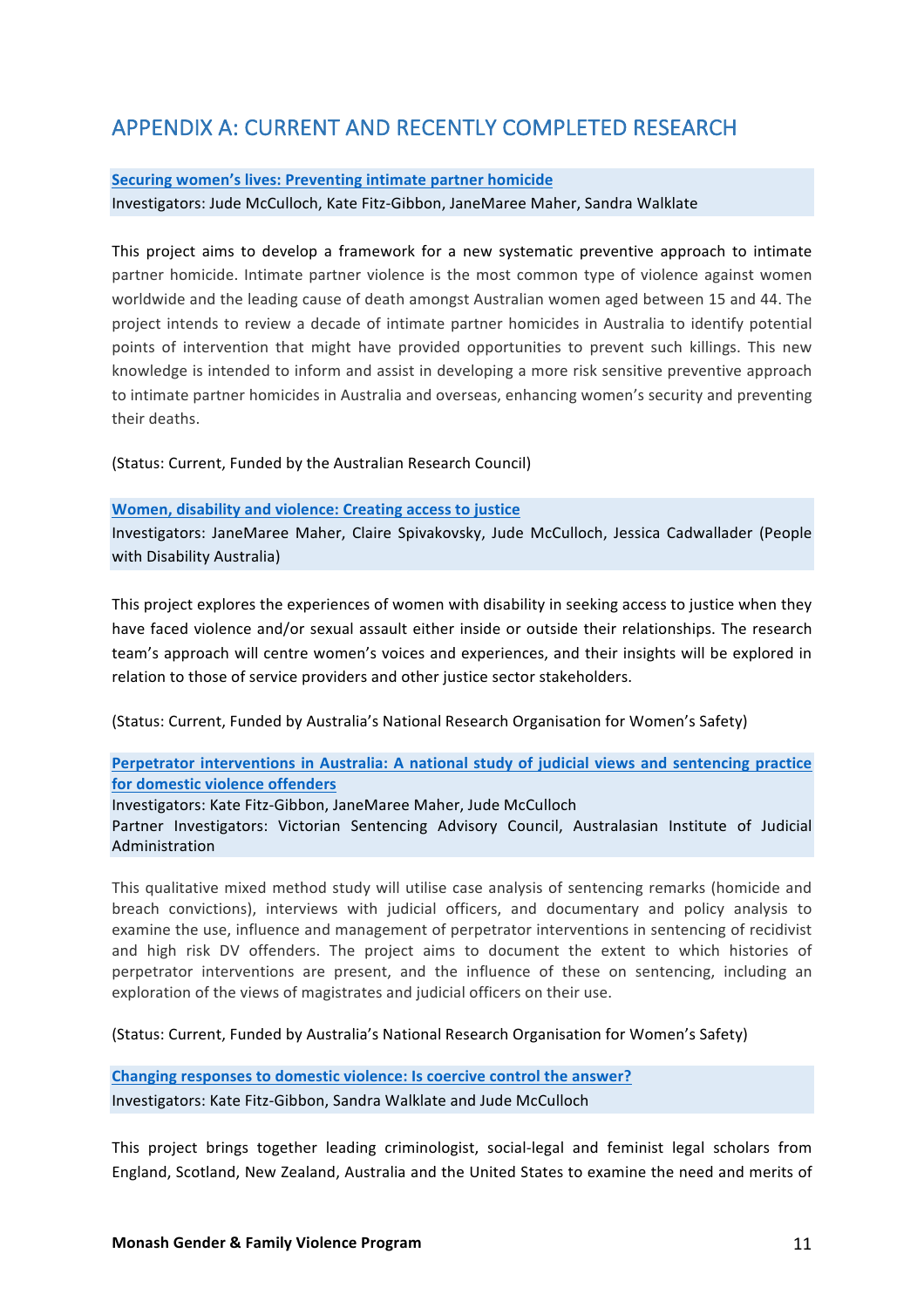a new offence of coercive and controlling behaviour (as introduced in England and Wales). It considers the extent to which legislating for new offences can improve legal responses to family violence, what challenges and unintended outcomes may area in jurisdictions that have introduced a new offence and to what extent an understanding of coercive control can inform and improve practitioner practice.

#### (Status: Current)

### The killing of women in Victoria: Examining risks of violence and points of intervention Investigators: Kate Fitz-Gibbon

This project examines the killing of women in Victoria over a ten-year period. Using case analysis and interviews with family violence practitioners and relevant stakeholders, the project will generate an in-depth understanding of the risks of violence and points of intervention common to cases of lethal violence against women in Victoria. The findings will provide an evidence base to illuminate women's experiences of lethal violence and to inform support services, prevention initiatives and justice system responses in Victoria.

(Status: Current, Funded by The Victorian Women's Trust)

#### The Monash Review of the Family Violence Common Risk Assessment Framework in Victoria Investigators: Jude McCulloch, JaneMaree Maher, Kate Fitz-Gibbon, Marie Segrave and James Roffee

In April 2016 the Monash team were contracted by the Department of Health and Human Services (DHHS) to undertake a comprehensive review of the Victorian Family Violence Common Risk Assessment and Risk Management Framework (the CRAF). The CRAF is widely recognised as the core component of Victoria's integrated family violence system. The tender to review the CRAF was a direct response to the Victorian Royal Commission into Family Violence's recommendation to urgently review the CRAF in order to improve Victoria's response to family violence. The Review completed by Monash in July 2017 examines the use, usability, strength and limitations of the CRAF.

The research included focus groups, victim/survivor interviews, expert interviews, a survey, an advisory group, project website and stakeholder forum. More than 1100 people and over 125 organisations from all over Victoria participated in the Review. The project produced a research brief, extensive literature review, two interim reports, a series of policy recommendations and an indepth Final Report.

The Final Report can be accessed at: http://artsonline.monash.edu.au/gender-and-familyviolence/craf-review/

(Status: Recently completed, Contracted research with Victorian Department of Health and Human Services)

Innovative legal responses to the prevention of intimate partner homicide in the UK, US and **Canada**